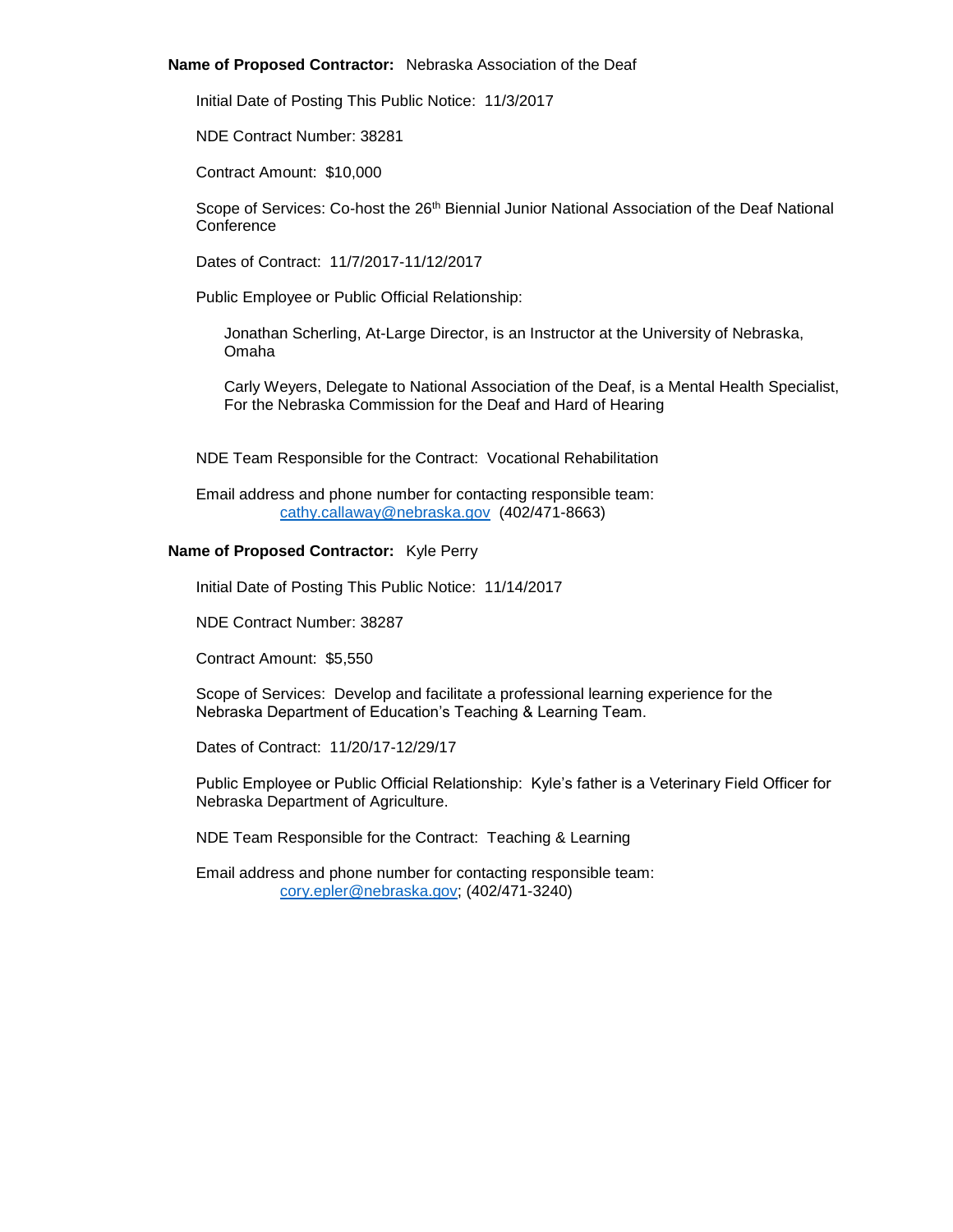## **Name of Proposed Contractor:** Bethany Brunsman

Initial Date of Posting This Public Notice: 11/14/2017

NDE Contract Number: Letter contract

Contract Amount: \$6,000

Scope of Services: Participate in meetings and workshops facilitated by Assessment staff to provide input into statewide testing.

Dates of Contract: 11/28/17-6/30/18

Public Employee or Public Official Relationship: Bethany is an employee of LPS.

NDE Team Responsible for the Contract: Assessment

Email address and phone number for contacting responsible team: [valorie.foy@nebraska.gov;](mailto:valorie.foy@nebraska.gov) (402/471-6469)

# **Name of Proposed Contractor:** Chad Dumas

Initial Date of Posting This Public Notice: 11/14/2017

NDE Contract Number: Letter contract

Contract Amount: \$6,000

Scope of Services: Participate in meetings and workshops facilitated by Assessment staff to provide input into statewide testing.

Dates of Contract: 11/28/17-6/30/18

Public Employee or Public Official Relationship: Chad is the Director of Learning for Hastings Public Schools.

NDE Team Responsible for the Contract: Assessment

Email address and phone number for contacting responsible team: [valorie.foy@nebraska.gov;](mailto:valorie.foy@nebraska.gov) (402/471-6469)

# **Name of Proposed Contractor:** Joshua Paul Fields

Initial Date of Posting This Public Notice: 11/14/2017

NDE Contract Number: Letter contract

Contract Amount: \$6,000

Scope of Services: Participate in meetings and workshops facilitated by Assessment staff to provide input into statewide testing.

Dates of Contract: 11/28/17-6/30/18

Public Employee or Public Official Relationship: Joshua is a Superintendent at Seward Public Schools.

NDE Team Responsible for the Contract: Assessment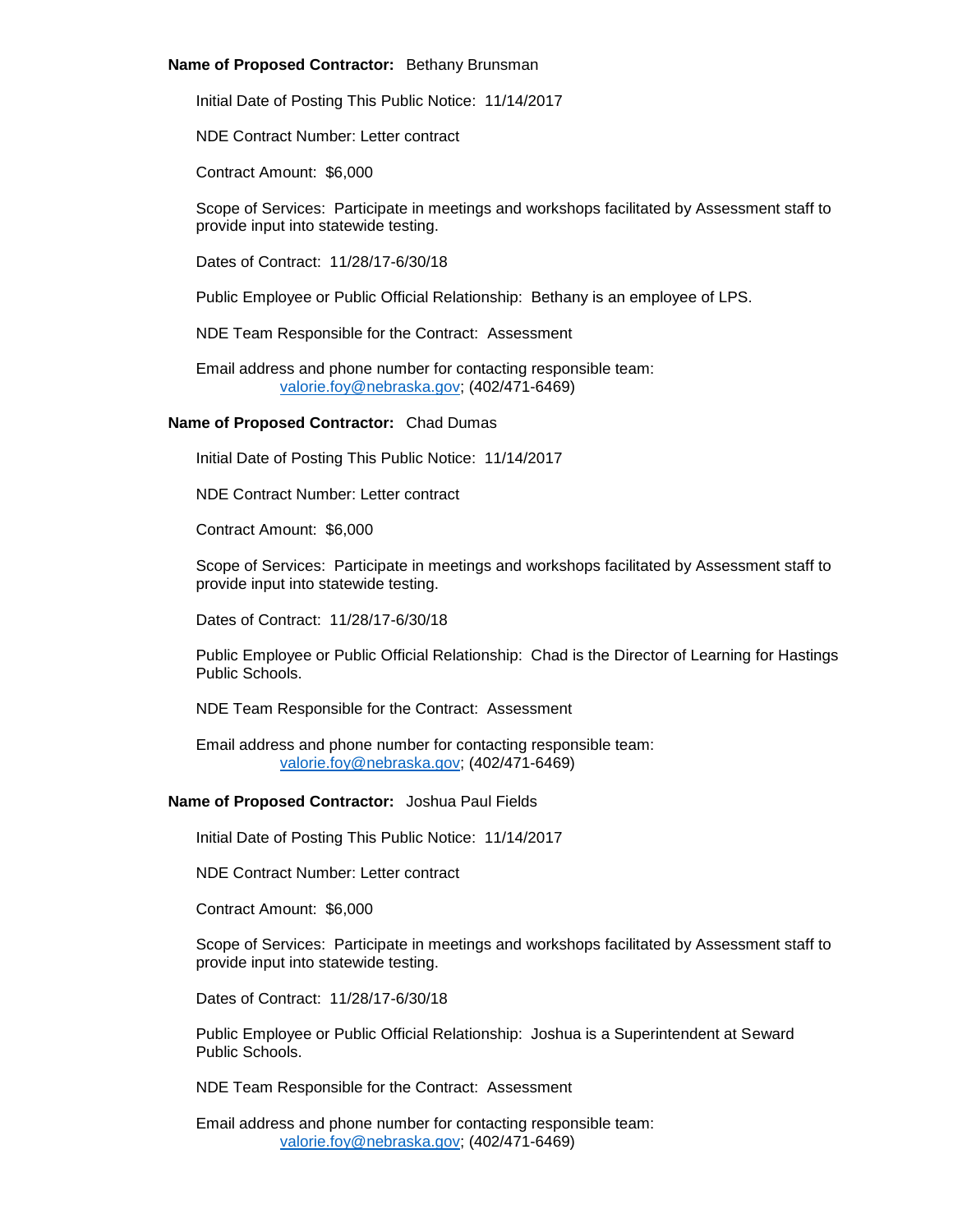## **Name of Proposed Contractor:** David Gibbons

Initial Date of Posting This Public Notice: 11/14/2017

NDE Contract Number: Letter contract

Contract Amount: \$6,000

Scope of Services: Participate in meetings and workshops facilitated by Assessment staff to provide input into statewide testing.

Dates of Contract: 11/28/17-6/30/18

Public Employee or Public Official Relationship: David is in Administration at Schuler Community Schools and spouse is a teacher a Schuyler Community Schools.

NDE Team Responsible for the Contract: Assessment

Email address and phone number for contacting responsible team: [valorie.foy@nebraska.gov;](mailto:valorie.foy@nebraska.gov) (402/471-6469)

# **Name of Proposed Contractor:** Laurie Hanna

Initial Date of Posting This Public Notice: 11/14/2017

NDE Contract Number: Letter contract

Contract Amount: \$6,000

Scope of Services: Participate in meetings and workshops facilitated by Assessment staff to provide input into statewide testing.

Dates of Contract: 11/28/17-6/30/18

Public Employee or Public Official Relationship: Laurie is a Director of Assessment & Accreditation at Bellevue Public Schools.

NDE Team Responsible for the Contract: Assessment

Email address and phone number for contacting responsible team: [valorie.foy@nebraska.gov;](mailto:valorie.foy@nebraska.gov) (402/471-6469)

## **Name of Proposed Contractor:** Kristi Jergensen

Initial Date of Posting This Public Notice: 11/14/2017

NDE Contract Number: Letter contract

Contract Amount: \$6,000

Scope of Services: Participate in meetings and workshops facilitated by Assessment staff to provide input into statewide testing.

Dates of Contract: 11/28/17-6/30/18

Public Employee or Public Official Relationship: Kristi is the Director of Technology at Lexington Public Schools.

NDE Team Responsible for the Contract: Assessment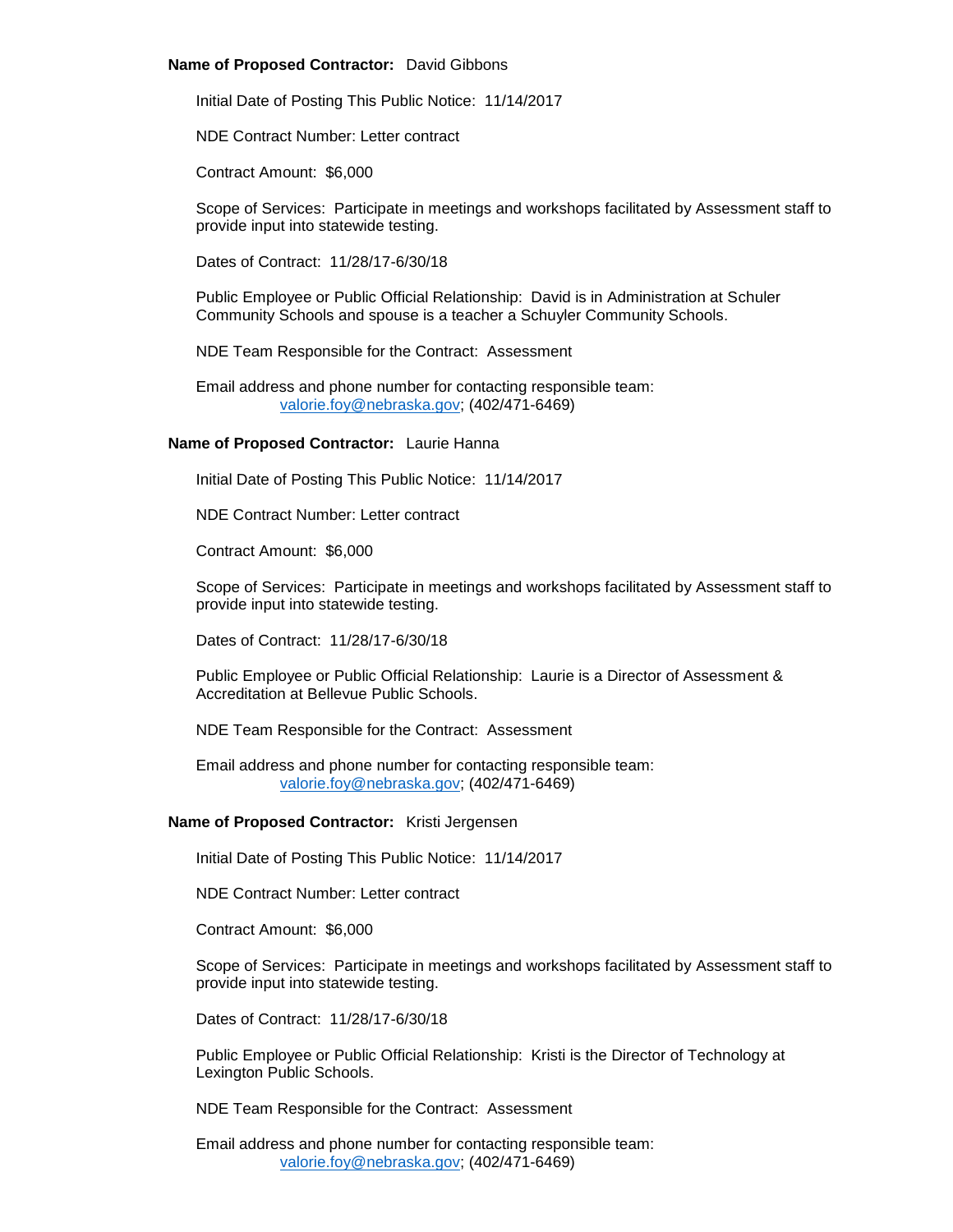#### **Name of Proposed Contractor:** Julie Myers

Initial Date of Posting This Public Notice: 11/14/2017

NDE Contract Number: Letter contract

Contract Amount: \$6,000

Scope of Services: Participate in meetings and workshops facilitated by Assessment staff to provide input into statewide testing.

Dates of Contract: 11/28/17-6/30/18

Public Employee or Public Official Relationship: Julie is an employee of Lexington Public Schools.

NDE Team Responsible for the Contract: Assessment

Email address and phone number for contacting responsible team: [valorie.foy@nebraska.gov;](mailto:valorie.foy@nebraska.gov) (402/471-6469)

# **Name of Proposed Contractor:** Amy Shane

Initial Date of Posting This Public Notice: 11/14/2017

NDE Contract Number: Letter contract

Contract Amount: \$6,000

Scope of Services: Participate in meetings and workshops facilitated by Assessment staff to provide input into statewide testing.

Dates of Contract: 11/28/17-6/30/18

Public Employee or Public Official Relationship: Amy is a Superintendent at O'Neill Public Schools.

NDE Team Responsible for the Contract: Assessment

Email address and phone number for contacting responsible team: [valorie.foy@nebraska.gov;](mailto:valorie.foy@nebraska.gov) (402/471-6469)

## **Name of Proposed Contractor:** Tamra Tillman

Initial Date of Posting This Public Notice: 11/14/2017

NDE Contract Number: Letter contract

Contract Amount: \$6,000

Scope of Services: Participate in meetings and workshops facilitated by Assessment staff to provide input into statewide testing.

Dates of Contract: 11/28/17-6/30/18

Public Employee or Public Official Relationship: Tamra is an Activities, Assessment and Curriculum Director at Bayard Public Schools.

NDE Team Responsible for the Contract: Assessment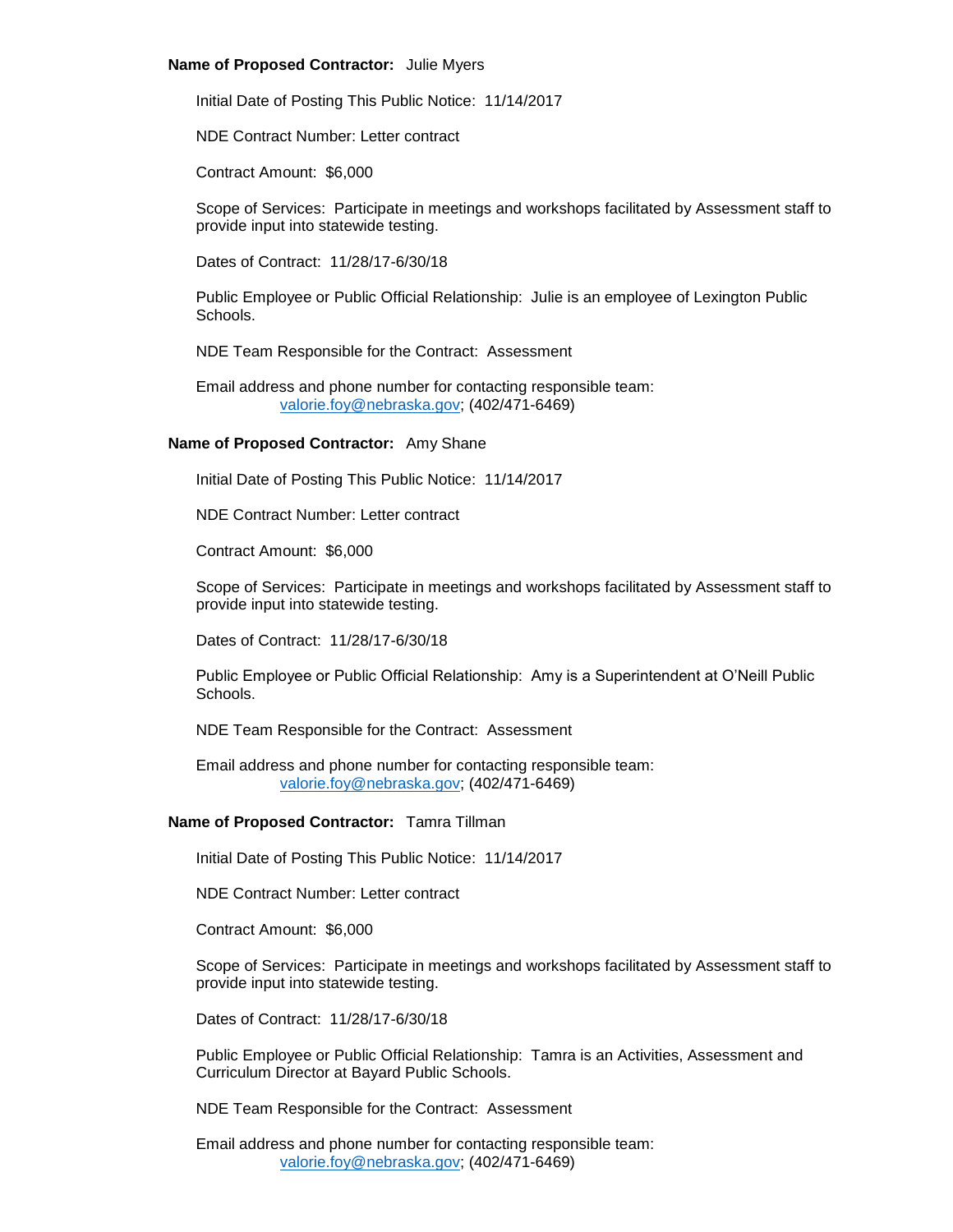## **Name of Proposed Contractor:** Amy Trauernicht

Initial Date of Posting This Public Notice: 11/14/2017

NDE Contract Number: Letter contract

Contract Amount: \$6,000

Scope of Services: Participate in meetings and workshops facilitated by Assessment staff to provide input into statewide testing.

Dates of Contract: 11/28/17-6/30/18

Public Employee or Public Official Relationship: Amy is an employee of ESU #13.

NDE Team Responsible for the Contract: Assessment

Email address and phone number for contacting responsible team: [valorie.foy@nebraska.gov;](mailto:valorie.foy@nebraska.gov) (402/471-6469)

# **Name of Proposed Contractor:** Kurk Wiedel

Initial Date of Posting This Public Notice: 11/14/2017

NDE Contract Number: Letter contract

Contract Amount: \$6,000

Scope of Services: Participate in meetings and workshops facilitated by Assessment staff to provide input into statewide testing.

Dates of Contract: 11/28/17-6/30/18

Public Employee or Public Official Relationship: Kurk is an employee of Thayer Central Schools.

NDE Team Responsible for the Contract: Assessment

Email address and phone number for contacting responsible team: [valorie.foy@nebraska.gov;](mailto:valorie.foy@nebraska.gov) (402/471-6469)

# **Name of Proposed Contractor:** Elizabeth Ericson

Initial Date of Posting This Public Notice: 11/14/2017

NDE Contract Number: Letter contract

Contract Amount: \$6,000

Scope of Services: Participate in meetings and workshops facilitated by Assessment staff to provide input into statewide testing.

Dates of Contract: 11/28/17-6/30/18

Public Employee or Public Official Relationship: Elizabeth is the District Administrator at York Public Schools.

NDE Team Responsible for the Contract: Assessment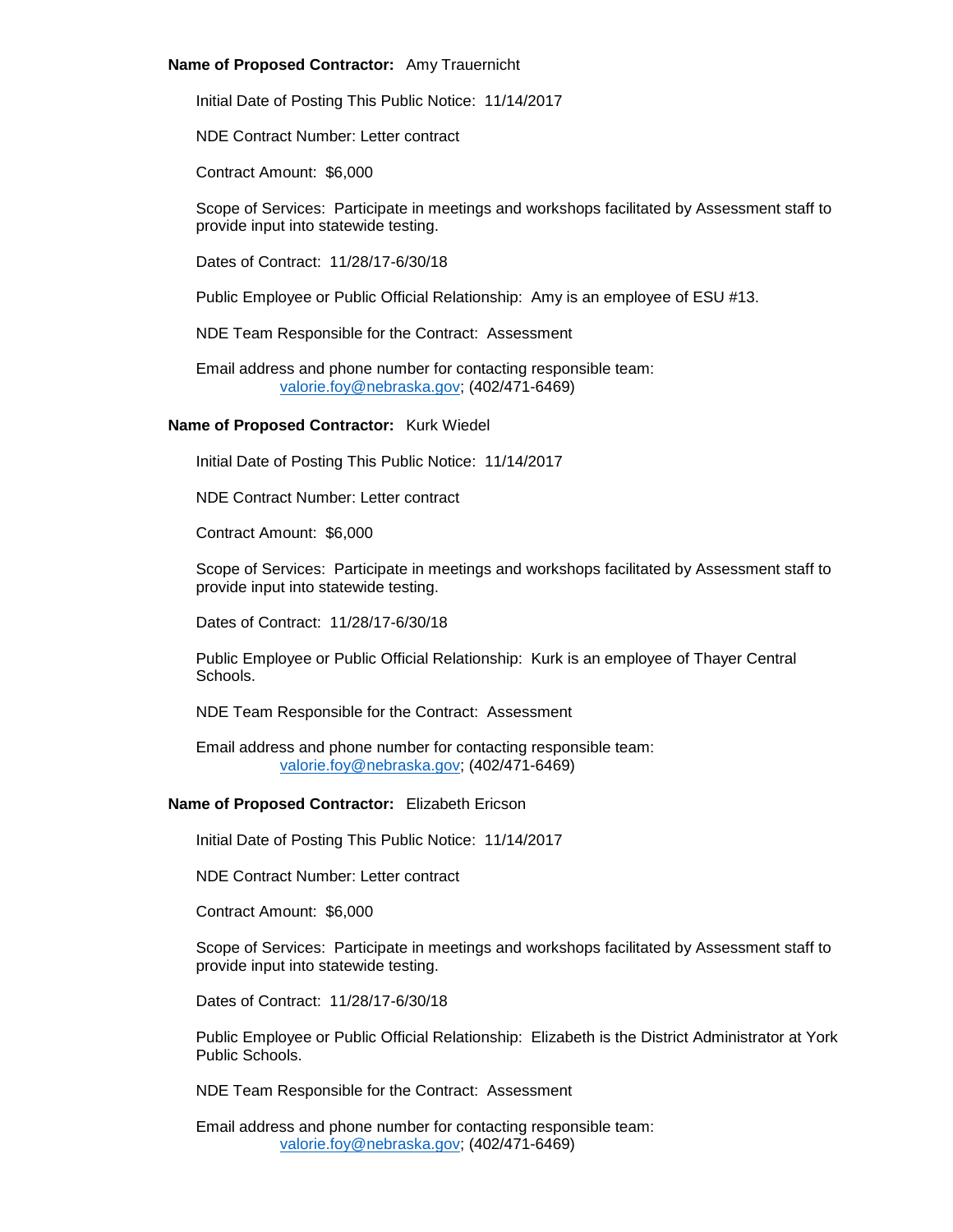#### **Name of Proposed Contractor:** Beth Nelson

Initial Date of Posting This Public Notice: 11/14/2017

NDE Contract Number: Letter contract

Contract Amount: \$6,000

Scope of Services: Participate in meetings and workshops facilitated by Assessment staff to provide input into statewide testing.

Dates of Contract: 11/28/17-6/30/18

Public Employee or Public Official Relationship: Beth is the Director of Teaching & Learning/Technology at Norfolk Public Schools.

NDE Team Responsible for the Contract: Assessment

Email address and phone number for contacting responsible team: [valorie.foy@nebraska.gov;](mailto:valorie.foy@nebraska.gov) (402/471-6469)

# **Name of Proposed Contractor:** Jacquelyn Nielsen

Initial Date of Posting This Public Notice: 11/14/2017

NDE Contract Number: Letter contract

Contract Amount: \$6,000

Scope of Services: Participate in meetings and workshops facilitated by Assessment staff to provide input into statewide testing.

Dates of Contract: 11/28/17-6/30/18

Public Employee or Public Official Relationship: Jacquelyn is the Director of Curriculum, Assessment & Instruction at Beatrice Public Schools.

NDE Team Responsible for the Contract: Assessment

Email address and phone number for contacting responsible team: [valorie.foy@nebraska.gov;](mailto:valorie.foy@nebraska.gov) (402/471-6469)

### **Name of Proposed Contractor:** Melissa Schroeder

Initial Date of Posting This Public Notice: 11/14/2017

NDE Contract Number: Letter contract

Contract Amount: \$6,000

Scope of Services: Participate in meetings and workshops facilitated by Assessment staff to provide input into statewide testing.

Dates of Contract: 11/28/17-6/30/18

Public Employee or Public Official Relationship: Melissa is an Instruction Research Administrator at OPS.

NDE Team Responsible for the Contract: Assessment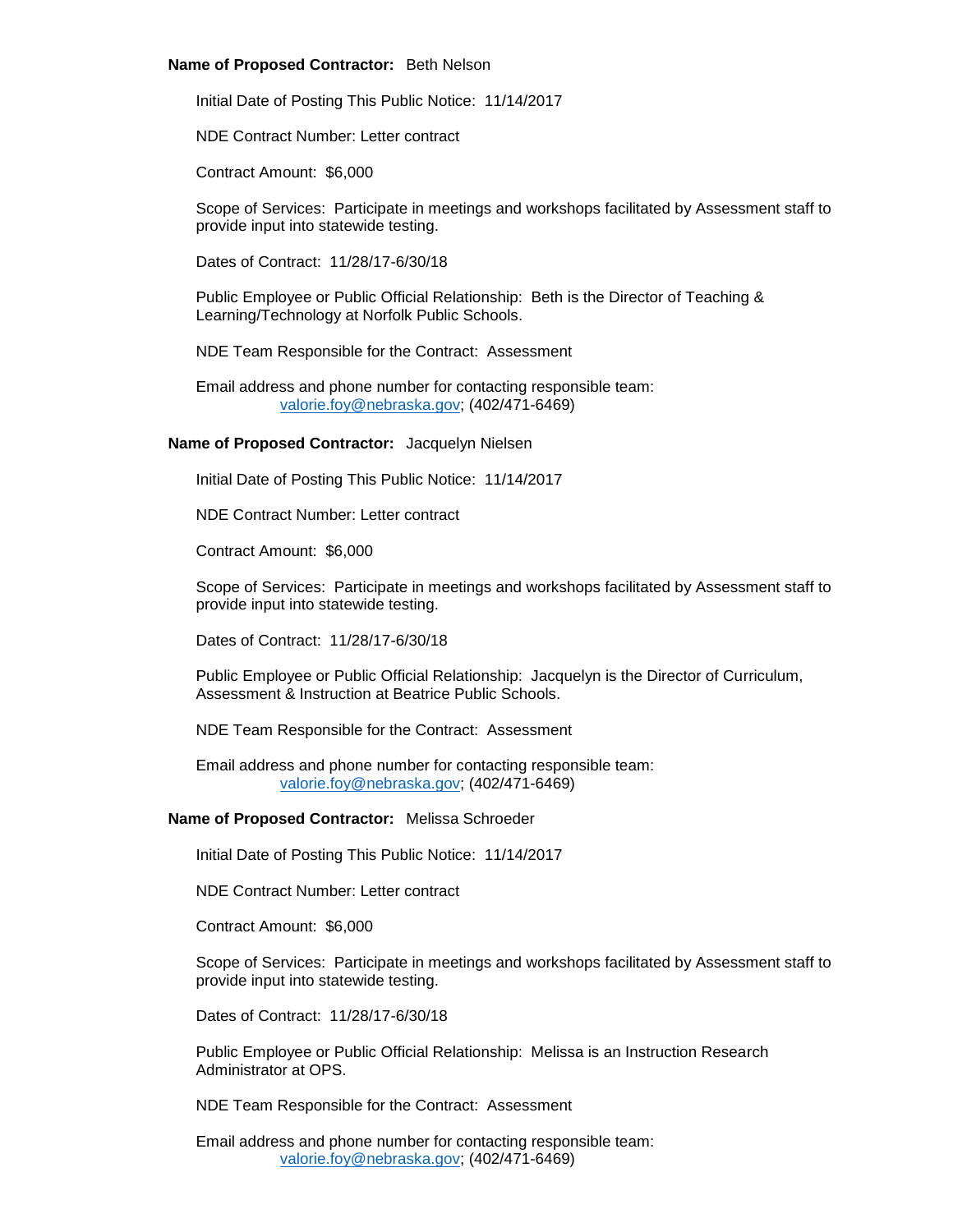## **Name of Proposed Contractor:** Brenda Tracy

Initial Date of Posting This Public Notice: 11/14/2017

NDE Contract Number: Letter contract

Contract Amount: \$6,000

Scope of Services: Participate in meetings and workshops facilitated by Assessment staff to provide input into statewide testing.

Dates of Contract: 11/28/17-6/30/18

Public Employee or Public Official Relationship: Brenda is the Curriculum Director at Norris Public Schools and spouse is an employee of LPS.

NDE Team Responsible for the Contract: Assessment

Email address and phone number for contacting responsible team: [valorie.foy@nebraska.gov;](mailto:valorie.foy@nebraska.gov) (402/471-6469)

# **Name of Proposed Contractor:** Joseph Crum

Initial Date of Posting This Public Notice: 11/15/2017

NDE Contract Number: Letter contract

Contract Amount: \$6,000

Scope of Services: Participate in meetings and workshops facilitated by Assessment staff to provide input into statewide testing.

Dates of Contract: 11/28/17-6/30/18

Public Employee or Public Official Relationship: Joseph is a Project Manager at Millard Public Schools.

NDE Team Responsible for the Contract: Assessment

Email address and phone number for contacting responsible team: [valorie.foy@nebraska.gov;](mailto:valorie.foy@nebraska.gov) (402/471-6469)

#### **Name of Proposed Contractor:** Holli Kirwan

Initial Date of Posting This Public Notice: 11/15/2017

NDE Contract Number: Letter contract

Contract Amount: \$6,000

Scope of Services: Participate in meetings and workshops facilitated by Assessment staff to provide input into statewide testing.

Dates of Contract: 11/28/17-6/30/18

Public Employee or Public Official Relationship: Holli is the Director of Learning for Springfield Platteview Community Schools.

NDE Team Responsible for the Contract: Assessment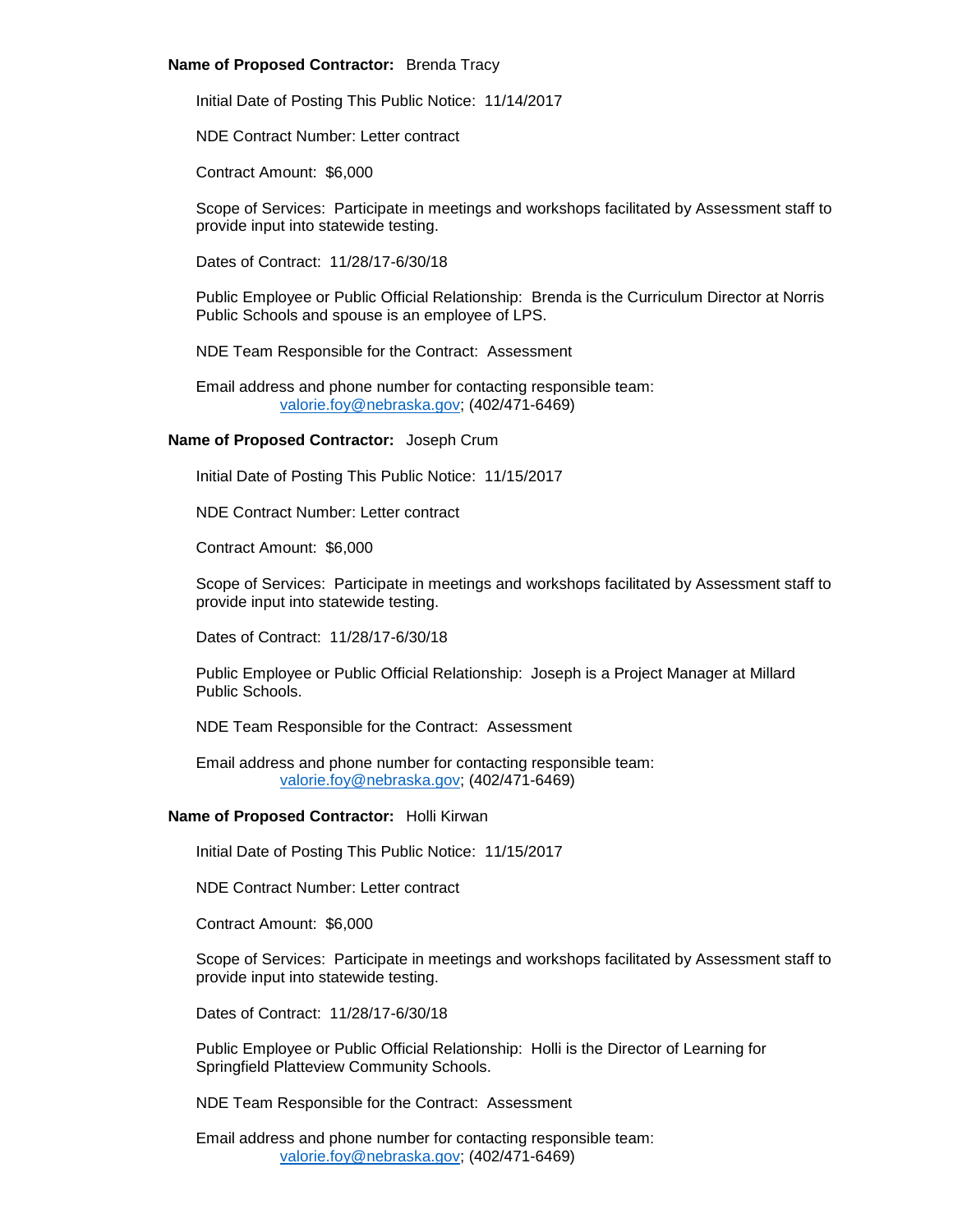#### **Name of Proposed Contractor:** Richard Hasty

Initial Date of Posting This Public Notice: 11/15/2017 NDE Contract Number: Letter contract

Contract Amount: \$6,000

Scope of Services: Participate in meetings and workshops facilitated by Assessment staff to provide input into statewide testing.

Dates of Contract: 11/28/17-6/30/18

Public Employee or Public Official Relationship: Richard is a Superintendent at Plattsmouth Community Schools.

NDE Team Responsible for the Contract: Assessment

Email address and phone number for contacting responsible team: [valorie.foy@nebraska.gov;](mailto:valorie.foy@nebraska.gov) (402/471-6469)

#### **Name of Proposed Contractor:** Jadi Miller

Initial Date of Posting This Public Notice: 11/15/2017

NDE Contract Number: Letter contract

Contract Amount: \$6,000

Scope of Services: Participate in meetings and workshops facilitated by Assessment staff to provide input into statewide testing.

Dates of Contract: 11/28/17-6/30/18

Public Employee or Public Official Relationship: Jadi is the Director of Assessment at Elkhorn Public Schools.

NDE Team Responsible for the Contract: Assessment

Email address and phone number for contacting responsible team: [valorie.foy@nebraska.gov;](mailto:valorie.foy@nebraska.gov) (402/471-6469)

#### **Name of Proposed Contractor:** Holly Herzberg

Initial Date of Posting This Public Notice: 11/15/2017

NDE Contract Number: Letter contract

Contract Amount: \$6,000

Scope of Services: Participate in meetings and workshops facilitated by Assessment staff to provide input into statewide testing.

Dates of Contract: 11/28/17-6/30/18

Public Employee or Public Official Relationship: Holly is a Superintendent at Hampton Public Schools and spouse is a Principal at Grand Island Northwest Public Schools.

NDE Team Responsible for the Contract: Assessment

Email address and phone number for contacting responsible team: [valorie.foy@nebraska.gov;](mailto:valorie.foy@nebraska.gov) (402/471-6469) **Name of Proposed Contractor:** Kami Jessop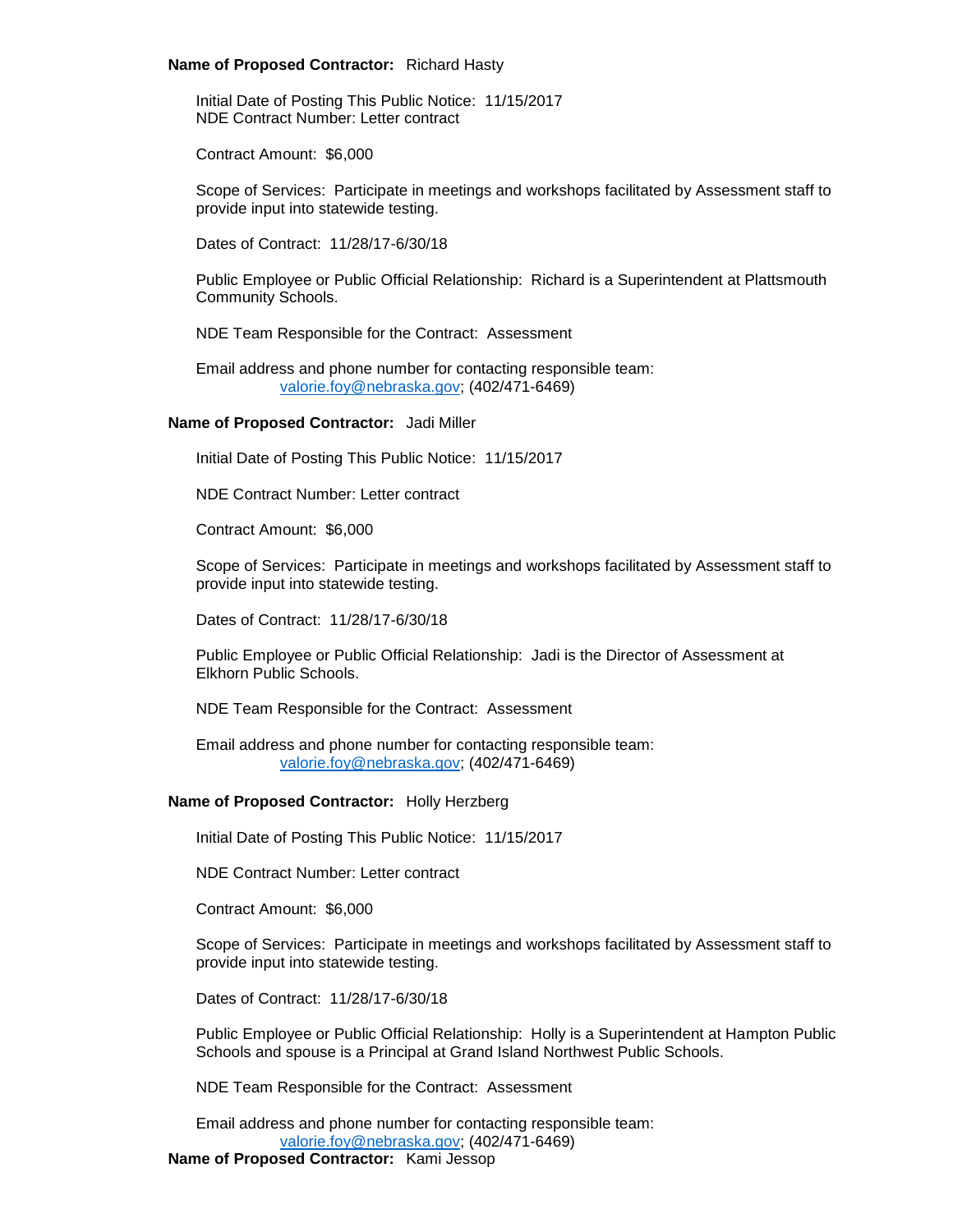Initial Date of Posting This Public Notice: 11/15/2017

NDE Contract Number: Letter contract

Contract Amount: \$6,000

Scope of Services: Participate in meetings and workshops facilitated by Assessment staff to provide input into statewide testing.

Dates of Contract: 11/28/17-6/30/18

Public Employee or Public Official Relationship: Kami is the Director of Special Services at Westside Community Schools.

NDE Team Responsible for the Contract: Assessment

Email address and phone number for contacting responsible team: [valorie.foy@nebraska.gov;](mailto:valorie.foy@nebraska.gov) (402/471-6469)

#### **Name of Proposed Contractor:** Teresa Osborn

Initial Date of Posting This Public Notice: 11/15/2017

NDE Contract Number: Letter contract

Contract Amount: \$6,000

Scope of Services: Participate in meetings and workshops facilitated by Assessment staff to provide input into statewide testing.

Dates of Contract: 11/28/17-6/30/18

Public Employee or Public Official Relationship: Teresa is a Media Specialist at Cozad Community Schools.

NDE Team Responsible for the Contract: Assessment

Email address and phone number for contacting responsible team: [valorie.foy@nebraska.gov;](mailto:valorie.foy@nebraska.gov) (402/471-6469)

## **Name of Proposed Contractor:** Tiffanie Welte

Initial Date of Posting This Public Notice: 11/15/2017

NDE Contract Number: Letter contract

Contract Amount: \$6,000

Scope of Services: Participate in meetings and workshops facilitated by Assessment staff to provide input into statewide testing.

Dates of Contract: 11/28/17-6/30/18

Public Employee or Public Official Relationship: Tiffanie is the Director of Secondary Curriculum for Ralston Public Schools.

NDE Team Responsible for the Contract: Assessment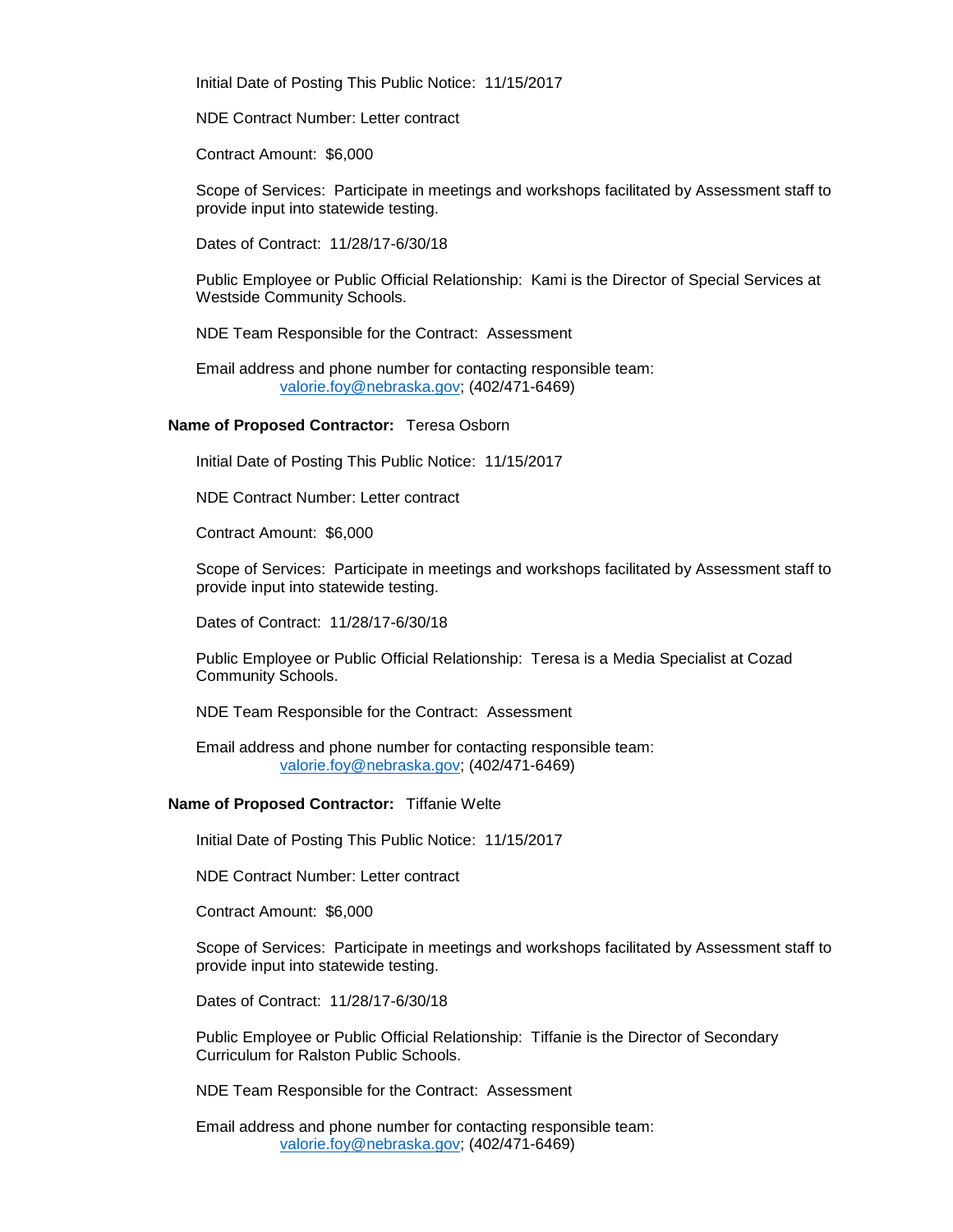### **Name of Proposed Contractor:** Jennifer Badura

Initial Date of Posting This Public Notice: 11/15/2017

NDE Contract Number: Letter contract

Contract Amount: \$6,000

Scope of Services: Participate in meetings and workshops facilitated by Assessment staff to provide input into statewide testing.

Dates of Contract: 11/28/17-6/30/18

Public Employee or Public Official Relationship: Jennifer is an Assessment Coordinator for Grand Island Public Schools.

NDE Team Responsible for the Contract: Assessment

Email address and phone number for contacting responsible team: [valorie.foy@nebraska.gov;](mailto:valorie.foy@nebraska.gov) (402/471-6469)

# **Name of Proposed Contractor:** Nancy Fuller

Initial Date of Posting This Public Notice: 11/15/2017

NDE Contract Number: Letter contract

Contract Amount: \$6,000

Scope of Services: Participate in meetings and workshops facilitated by Assessment staff to provide input into statewide testing.

Dates of Contract: 11/28/17-6/30/18

Public Employee or Public Official Relationship: Nancy is a Director of School Improvement & Curriculum at Auburn Public Schools.

NDE Team Responsible for the Contract: Assessment

Email address and phone number for contacting responsible team: [valorie.foy@nebraska.gov;](mailto:valorie.foy@nebraska.gov) (402/471-6469)

## **Name of Proposed Contractor:** Cindy Gray

Initial Date of Posting This Public Notice: 11/15/2017

NDE Contract Number: Letter contract

Contract Amount: \$6,000

Scope of Services: Participate in meetings and workshops facilitated by Assessment staff to provide input into statewide testing.

Dates of Contract: 11/28/17-6/30/18

Public Employee or Public Official Relationship: Cindy is an Associate Superintendent at Elkhorn Public Schools.

NDE Team Responsible for the Contract: Assessment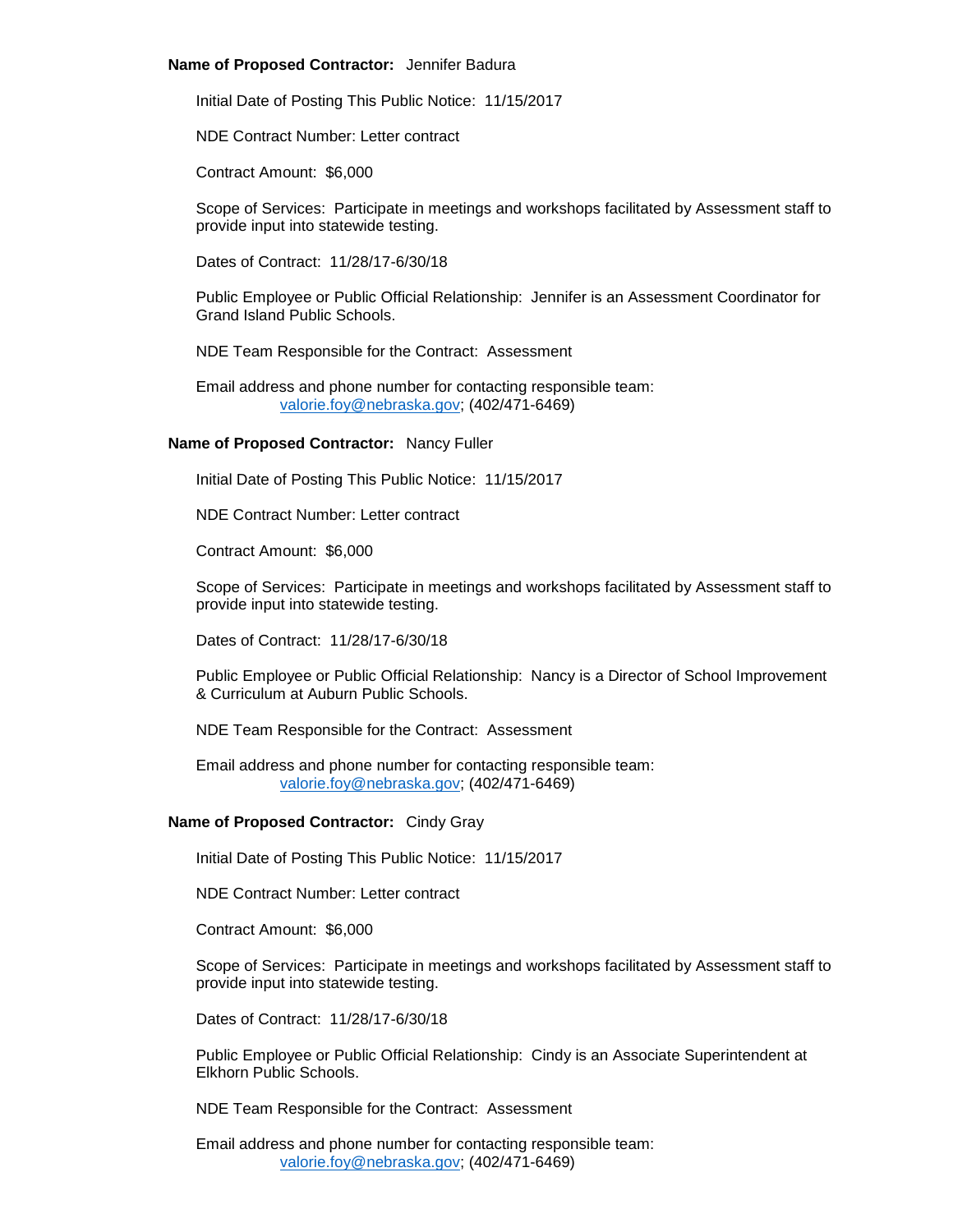# **Name of Proposed Contractor:** Lucas Bingham

Initial Date of Posting This Public Notice: 11/20/2017

NDE Contract Number: Letter contract

Contract Amount: \$6,000

Scope of Services: Participate in meetings and workshops facilitated by Assessment staff to provide input into statewide testing.

Dates of Contract: 11/28/17-6/30/18

Public Employee or Public Official Relationship: Lucas is the Director of Information Technology for Papillion La Vista Community Schools.

NDE Team Responsible for the Contract: Assessment

Email address and phone number for contacting responsible team: [valorie.foy@nebraska.gov;](mailto:valorie.foy@nebraska.gov) (402/471-6469)

# **Name of Proposed Contractor:** Teresa Frields

Initial Date of Posting This Public Notice: 11/20/2017

NDE Contract Number: Letter contract

Contract Amount: \$6,000

Scope of Services: Participate in meetings and workshops facilitated by Assessment staff to provide input into statewide testing.

Dates of Contract: 11/28/17-6/30/18

Public Employee or Public Official Relationship: Teresa is the Director of Assessment/Curriculum Support/Diagnostician School Improvement Advisory at Nebraska City Public Schools.

NDE Team Responsible for the Contract: Assessment